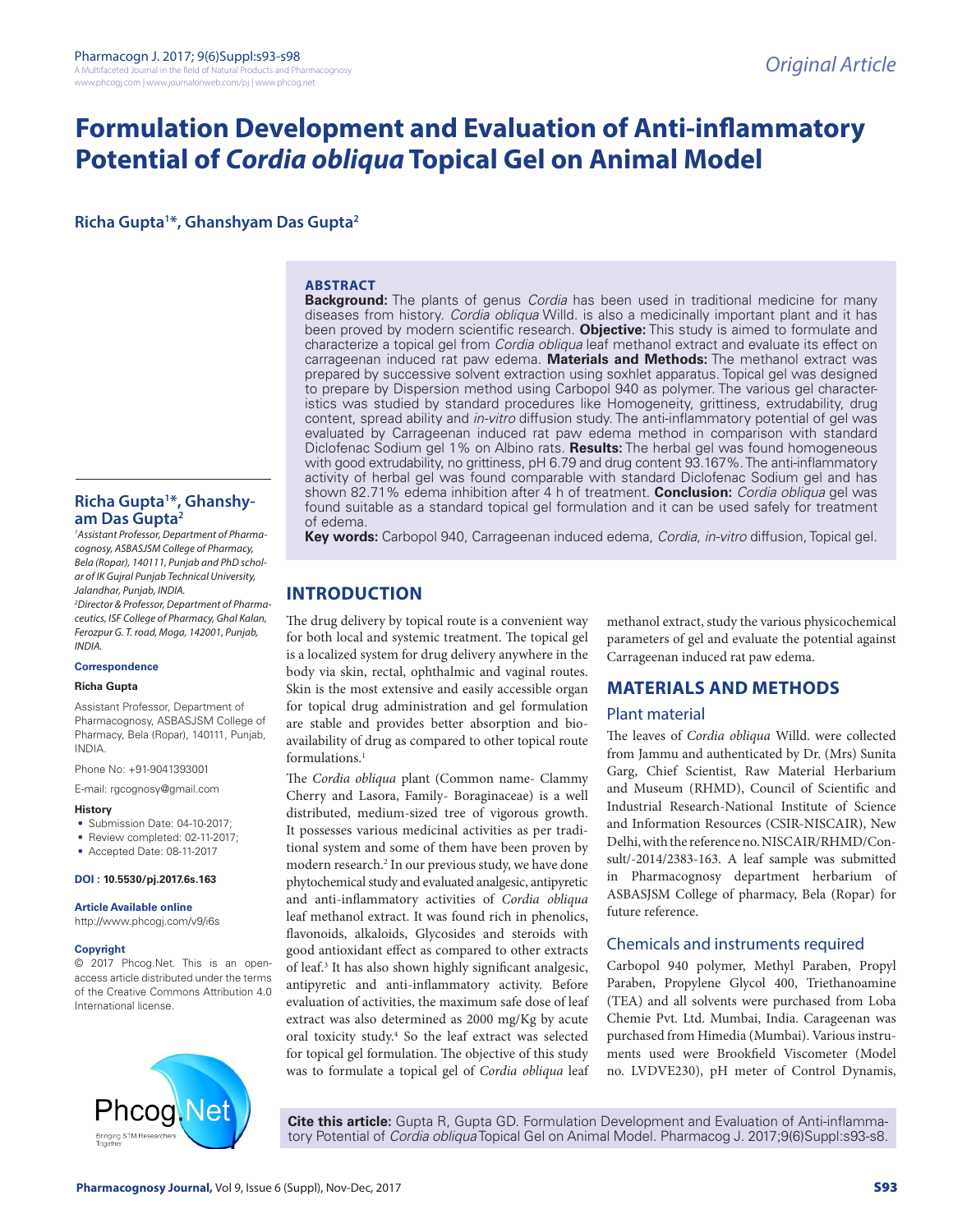Diffusion cell apparatus of Orchid Scientificus and UV-Visible spectrophotometer (Pharma Spec UV-1700) from Shimadzu, Motic photomicroscope and Bruker's FT-IR spectrophotometer.

# Extraction method

About 1 Kg of crude leaf drug was dried in shade and coarsely powdered. The extraction process of leaf powder was carried out using soxhlet apparatus and solvents for extraction were used in order of increasing polarity (Hexane, Chloroform, Methanol and water) to extract all phytoconstituents. Then all the four extracts were separately concentrated using Rotary vacuum evaporator and kept in desiccator. The methanol extract yield was determined as 1.2% w/w and it was non-sticky and of dark Green color. According to previous study results, methanol extract was found rich in Phyto-constituents with better antioxidant effect in comparison to other extracts of leaf.<sup>3</sup> It has also shown good impact in treatment of pain, edema and fever conditions.<sup>4</sup> So leaf methanol extract was selected for formulation of topical gel.

# Method of preparation for gel

For topical gel preparation, Dispersion method was used because Carbopol polymers can be easily dispersed in water by stirring at room temperature. All the ingredients were accurately weighed Table 1. Then Carbopol 940 was dispersed in 50 ml of distilled water with constant stirring. Methyl Paraben and Propyl Paraben were dissolved separately in 5 ml of distilled water by heating on water bath. The solution was cooled and then added Propylene Glycol 400. After this leaf extract was added and then this solution was mixed in solution of Carbopol 940 and volume was made up to 100 ml by distilled water. Finally, sufficient quantity of Triethanolamine (TEA) was added in the mixture by continuous stirring for adjustment of required gel strength. Then weight and pH of gel formulation was determined.<sup>5,6,7</sup>

# Evaluation

The various physico-chemical parameters studied to characterize the *Cordia obliqua* topical gel are following:

#### *Homogeneity*

The developed gel was tested for homogeneity by visual inspection after the gel has been set in the container. It was tested for appearance and presence of aggregates.<sup>8</sup>

#### *Grittiness*

The formulation was evaluated microscopically for the presence of particles if any.<sup>6</sup>

#### *Extrudability study*

This study of gel formulation is performed to measure the force or pressure required to extrude the gel from a tube. More quantity of gel extruded ensures the better extrudability. This method is based upon the percentage quantity of gel extruded out from collapsible tube on application of finger pressure. Aluminum collapsible tube was filled with 10 g of gel using universal tube filing machine and was hold between fingers. The tube was compressed by applying finger pressure and extrudability of the formulation was determined by measuring the amount of gel extruded in percentage on application of finger pressure.<sup>9,10,11</sup>

#### *Measurement of pH*

The pH of formulation was determined by using digital pH meter. 1 g of gel was dissolved in 100 ml of distilled water and stored for 2 h. The pH measurement of formulation was done in triplicate and standard deviation was calculated. The pH of gel must be ideally near to normal pH of the skin to avoid any irritation.<sup>12</sup>

#### *Drug content*

1 g of gel was taken and dissolved in 100 ml of phosphate buffer pH 5.5 in a volumetric flask. The flask was kept for 2 h and shaken well in a shaker to mix it properly. The solution was filtered. 1 ml of the filtered solution was taken and diluted to 10 ml in a 10 ml volumetric cylinder. This solution was measured spectrophotometrically at 275.5 nm against phosphate buffer as blank. The drug concentration in gel was determined by comparing the absorbance of gel solution to slope of standard curve of *Cordia obliqua* leaf methanol extract. A drug content value gives a test of homogeneity of the gel.13,14

#### *Viscosity study*

The measurement of viscosity of the prepared gel was done with Brookfield viscometer. The gels were rotated at 2.5 rpm using spindle no. 64 and the corresponding dial reading was noted.<sup>12</sup>

#### *Spread ability study*

One of the criteria for a gel to meet the ideal qualities is that it should possess good spread ability. It is the term expressed to denote the extent of area which gel readily spreads on application to the skin or affected part. The therapeutic efficacy of a formulation also depends upon its spread ability value.

The Spread ability of the gel was determined by measuring the spreading diameter of gel (1 g) between two horizontal plates of 20 cm  $\times$  20 cm after one min of time. The standard weight of 125 g was applied on the upper plate to determine spread ability. The diameter of spreaded circle was measured in cm and the result obtained is average of three determinations.15

#### *Skin irritation study*

To determine effect of gel on skin, albino Wistar rats of either sex in the weight range 180-200 g was used. The entire undamaged skin was used and hairs were removed three days before the experiment. In test group, topical herbal gel was applied and in control group, gel base was applied on the back of animal. The gel was applied daily up to seven days and then the treated skin was visually examined for any type of skin irritation and score for skin irritation was assigned as 0 (no irritation), 1 (no erythema but definite dryness), 2 (Moderate erythema), 3 (moderate to severe erythema with slight edema) and 4 (moderate to severe erythema with severe edema extending beyond the marked area).<sup>15,16</sup>

#### *FT-IR spectra study*

To study any possible interaction between extract and excipients, FT-IR spectrum of both methanol extract and herbal gel formulation were taken and compared. The gel excipients should be compatible with drug extract for a formulation.<sup>17</sup>

#### *In-vitro diffusion study*

The *in-vitro* diffusion study of prepared gel was carried out in Keshary-Chein diffusion cell apparatus. In Keshary-Chein diffusion cell, 500 mg of gel was spread uniformly on the cellophane membrane which was previously soaked in phosphate buffer pH 5.5 for 24 h and was sandwiched between donor and receptor compartment. 6 ml of phosphate buffer was used as receptor compartment. The temperature was maintained at 37±0.5°C. The whole assembly was fixed on a magnetic stirrer and the solution in the receptor compartment was constantly stirred using magnetic bead at 450 rpm. Sample of 1 ml was withdrawn at hly interval and replacement was done with 1 ml of fresh buffer. The drug concentration on the receptor fluid was determined spectrophotometrically against blank at 275.5 nm. The cumulative amount of drug released expressed in % was plotted for formulation.<sup>18,19,20</sup>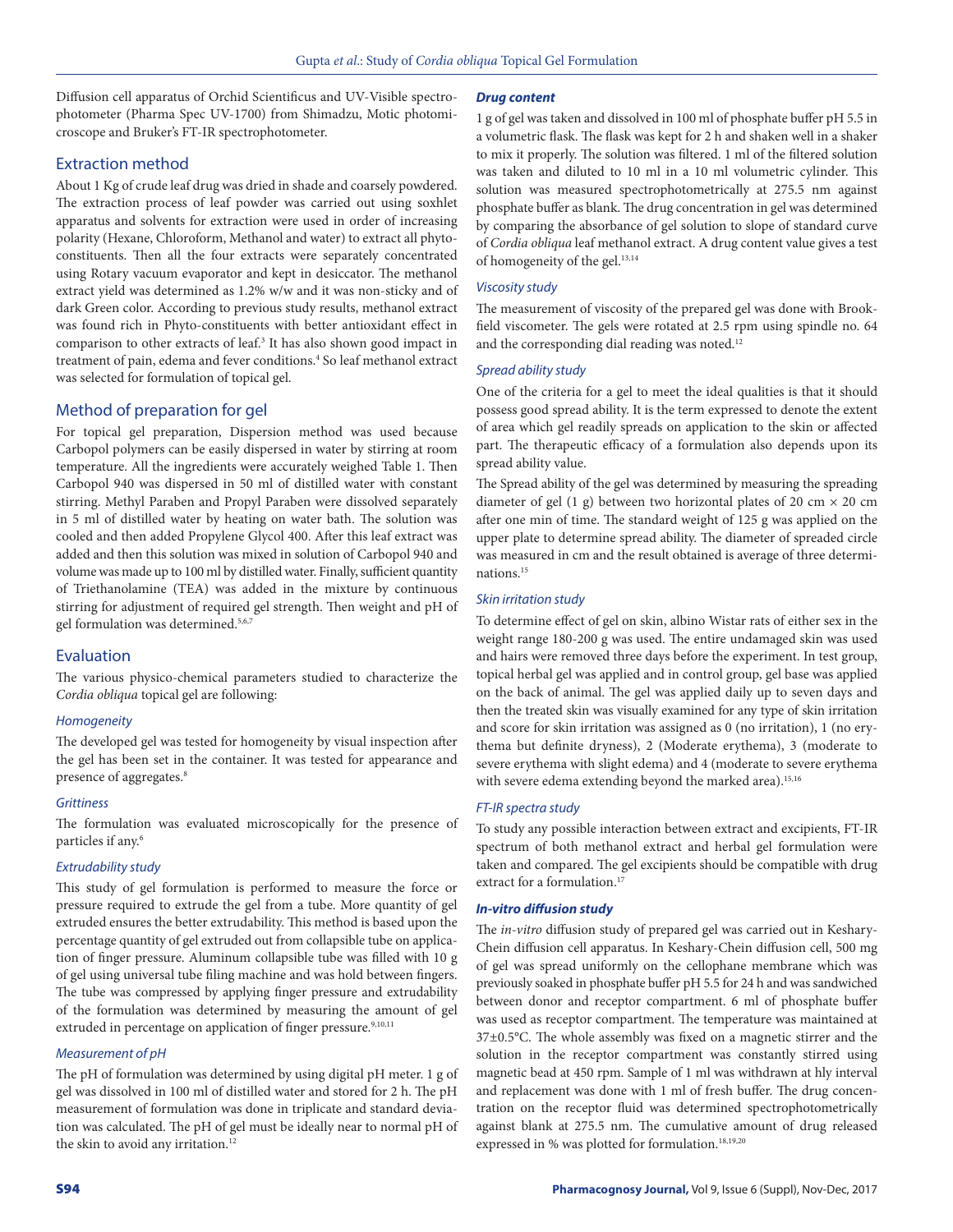# Assessment of Anti-inflammatory activity *Animals*

The Albino Wistar rats (180-200 g BW) were used for the present study. These were maintained under standard environment conditions and were feed with standard pellet diet. The animals were given a time of seven days before experiment to get acclimatized with laboratory conditions. They were deprived of from food before 18 h of experiment. After this they were taken for experiment. The experimental protocol was subjected to the scrutinization of Institutional Animal Ethical Committee (IAEC) of ASBASJSM College of Pharmacy, Bela and was approved under the Protocol No. ASCB/IAEC/07/14/92 and animals were kept with proper care according to the guidelines of CPCSEA, New Delhi (Regn. No. 724/ PO/a/02/CPCSEA).

#### *Carrageenan-induced rat paw edema method*

Albino Wistar Rats were divided in three groups (six animals in each, n= 6) as positive control, standard treatment group and test group. The positive control group was compared with standard *i.e.* Diclofenac Sodium gel 1.0% (Standard group) and gel formulation of *Cordia obliqua* Willd. leaf methanol extract (Test group). Edema was induced by injection of Carrageenan (0.1 ml, 1% w/v in normal saline) into the sub-plantar tissue of the right hind paw in all groups animal. The linear paw circumference was measured using digital screw gauze. The paw circumference measurements were made before induction of edema and at hly intervals for 4 h after induction. No any treatment was given to control group. Both standard and test gel was applied to the sub-plantar tissue of the right hind paw of animal in 1 g quantity by gently rubbing with index finger for 50 times.

The percentage value of edema inhibition was calculated by the following formula-

$$
\% inhibition = 1 - (y-x / b-a) \times 100
$$

Where,  $x=$  Initial paw thickness of test group animal,  $y=$  Paw thickness of test group animal after treatment, a= Initial paw thickness of control group animal, b= Paw thickness of control group animal after treatment. $15,21$ 

#### *Statistical analysis*

The values are expressed as the mean  $\pm$  SEM, for number of animals used  $(n) = 6$ . The result was statistically analyzed by one-way ANOVA followed by Tukey's multiple comparison tests. The p-value<0.05 was statistically significant when compared with control.

#### **RESULTS**

#### Evaluation of topical gel formulation

The observations of various evaluation parameters for *Cordia obliqua* topical gel are given in Table 2. The herbal gel was found smooth, particle free and having good spread ability. The drug content in gel was determined with the help of standard curve of *Cordia obliqua* leaf methanol extract Table 3, Figure 1. Absorbance for gel sample (1mg/ml) was observed 0.2103. The drug content was calculated using straight line equation of standard curve for observed absorbance and the value was compared with theoretical amount of extract in gel formulation using the following formula-

Percentage drug content= (Calculated concentration of extract in gel by standard curve / Theoretical concentration of extract in gel by formula)  $\times$  100

The drug content in gel formulation was determined as 93.167% w/w.

No any type of skin erythema and irritation was observed after application of *Cordia obliqua* topical gel formulation for seven days. It ensured that this gel formulation is safe to use as a topical formulation. The comparison of FT-IR spectrum study of herbal gel and methanol extract confirmed no any extract-excipients interaction. The excipients were found compatible with methanol extract Figure 2 and 3. *In-vitro* diffusion study of *Cordia obliqua* topical gel through cellophane membrane has shown that cumulative % drug release of the gel was 43% after 6 h and it was increasing with time Table 4, Figure 4. The diffusion of gel can be more increased with addition of penetration enhancers.

#### **Table 1: Gel composition for 100 g of** *Cordia obliqua* **topical gel.**

| <b>S. No.</b>  | <b>Drug/Chemical name</b>            | <b>Amount</b>           |  |
|----------------|--------------------------------------|-------------------------|--|
| $\mathbf{1}$   | Cordia obliqua leaf methanol extract | $5 g (5\%)$             |  |
| $\overline{2}$ | Carbopol 940                         | 1 g (1%)                |  |
| 3              | Methyl Paraben                       | $0.2$ ml $(0.5\%)$      |  |
| $\overline{4}$ | Propyl Paraben                       | $0.1$ ml $(0.2\%)$      |  |
| 5              | Propylene Glycol 400                 | 5 ml (5%)               |  |
| 6              | Triethanolamine (TEA)                | q.s. $(1.2 \text{ ml})$ |  |
| 7              | Water                                | Up to 100 ml            |  |

**Table 2: Evaluation parameters for** *Cordia obliqua* **leaf methanol extract topical gel.**

| <b>S. No.</b> | <b>Evaluation parameter</b> | <b>Observation</b>      |  |
|---------------|-----------------------------|-------------------------|--|
| 1.            | Gel appearance              | Light Green             |  |
| 2.            | Homogeneity                 | Good                    |  |
| 3.            | Grittiness                  | Absent                  |  |
| 4.            | Extrudability               | Good (70.63%)           |  |
| 5.            | Viscosity                   | 36477±716 cps           |  |
| 6.            | pH                          | $6.79 \pm 0.02$         |  |
| 7.            | Spread ability              | $3.8 \pm 0.36$ cm       |  |
| 8.            | Drug content                | 93.167%                 |  |
| 9.            | Skin irritation             | None observed (Score=0) |  |
| 10.           | Cumulative drug release     | 43%                     |  |

#### **Table 3: Preparation of standard curve for** *Cordia obliqua* **leaf methanol extract.**

| <b>S. No.</b>  | <b>Extract concentration (µg/ml)</b> | Absorbance at 275.5 nm |
|----------------|--------------------------------------|------------------------|
| 1              | 50                                   | 0.212                  |
| $\overline{2}$ | 100                                  | 0.381                  |
| 3              | 150                                  | 0.564                  |
| $\overline{4}$ | 200                                  | 0.735                  |
| 5              | 250                                  | 0.910                  |
| 6              | 300                                  | 1.036                  |

**Table 4:** *In-vitro* **diffusion study of** *Cordia obliqua* **topical gel.**

| <b>S. No.</b>  | Time in h      | <b>Cumulative % drug release</b> |  |
|----------------|----------------|----------------------------------|--|
| 1              | $\overline{0}$ | $\Omega$                         |  |
| $\overline{2}$ | 1              | 23.28719                         |  |
| 3              | $\overline{2}$ | 28.43057                         |  |
| $\overline{4}$ | 3              | 31.25995                         |  |
| 5              | $\overline{4}$ | 36.40333                         |  |
| 6              | 5              | 38.60162                         |  |
| 7              | 6              | 43.00873                         |  |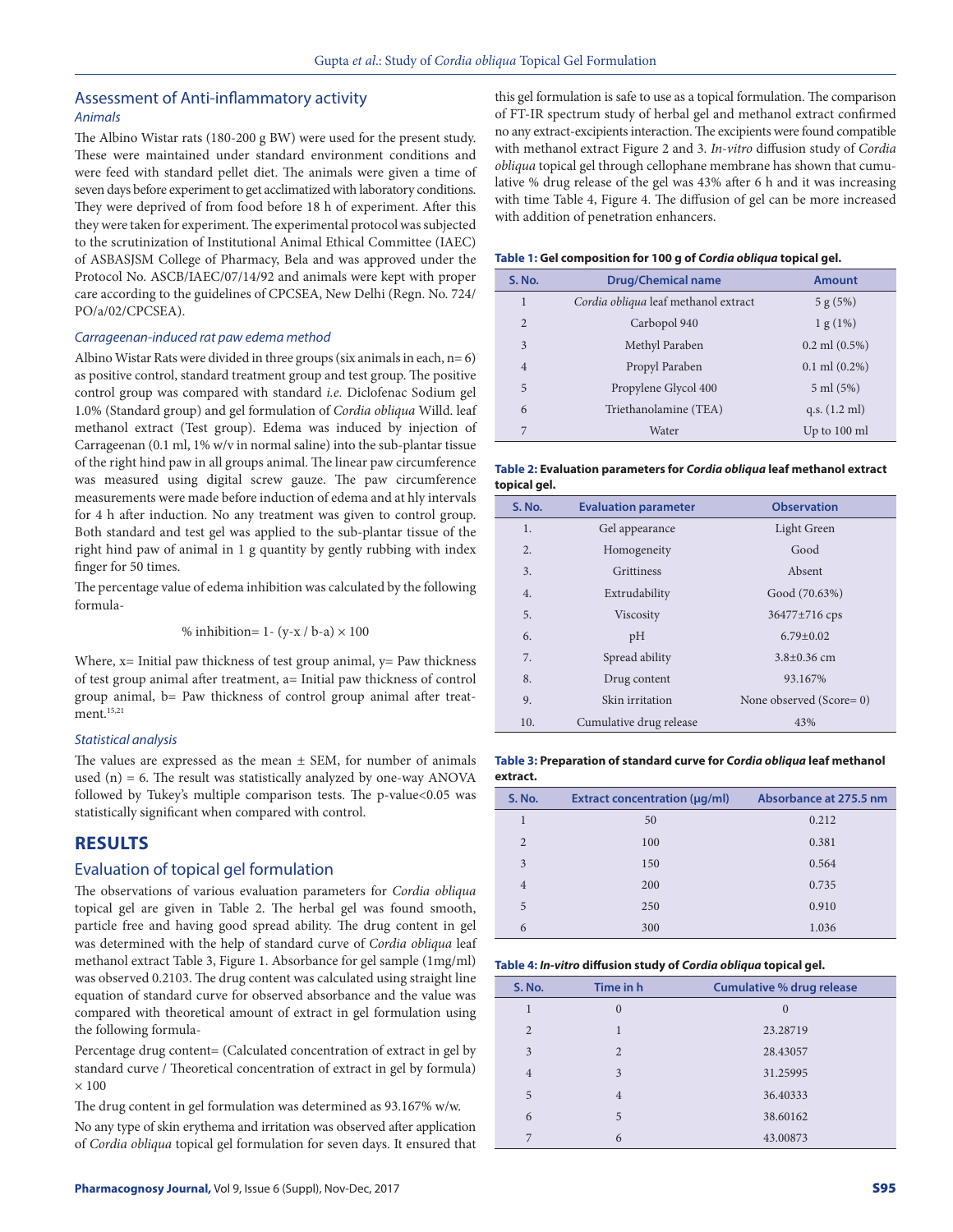# Evaluation of anti-inflammatory activity of topical gel formulation

The effect of *Cordia obliqua* Willd. leaf methanol extract gel formulation on Carrageenan induced paw edema in rats were shown in Table 5 and Figure 5.

The herbal gel formulation has significantly inhibited edema up to 82.71%. The positive control group was compared with standard *i.e.* Diclofenac Sodium gel 1.0% and gel formulation of *Cordia obliqua* Willd. leaf methanol extract. As per statistical analysis, the herbal test gel has been shown highly significant (p<0.001) effect after 3 h of drug administration and the standard gel has shown highly significant (p<0.001) effect after 2 h of drug administration.

# **DISCUSSION**

Gels are the semi-solid system of drug delivery and constitute a well reputation among various pharmaceutical dosage forms. Now a day, herbal gels are becoming popular due to their safe and effective use. So, the study was designed to formulate topical gel of *Cordia obliqua* plant leaf methanol extract. This plant leaf methanol extract was found rich in various Phyto-constituents with good effect in treatment of pain, fever

**Table 5: Effect of** *Cordia obliqua* **topical gel on Carrageenan Induced Paw Edema in rats.**

|                                  | Paw size in mm at time in h (h) |                 |                 |                 |                    |                    |
|----------------------------------|---------------------------------|-----------------|-----------------|-----------------|--------------------|--------------------|
| <b>Group/Drug</b>                | Before 1 h                      | 0 <sub>h</sub>  | 1 h             | 2 <sub>h</sub>  | 3 <sub>h</sub>     | 4 h                |
| Positive control / Gel base      | $3.93 + 0.09$                   | $3.97+0.2$      | $5.27+0.14$     | $5.61 \pm 0.11$ | $5.68 + 0.12$      | $5.26 + 0.18$      |
| Standard / Diclofenac Sodium Gel |                                 |                 | $4.63+0.15**$   | $4.47+0.10***$  | $4.03+0.01***$     | $3.68 \pm 0.14***$ |
|                                  | $3.55+0.17$                     | $3.73 \pm 0.11$ | $(19.36\%)$     | (45.23%)        | (72.57%)           | $(90.22\%)$        |
| Test / Herbal gel                |                                 |                 | $5.06 \pm 0.14$ | $5.03+0.13*$    | $4.38 \pm 0.01***$ | $4.11 \pm 0.07***$ |
|                                  | $3.88 + 0.15$                   | $3.91 + 0.12$   | $(11.94\%)$     | (31.55%)        | $(71.42\%)$        | $(82.71\%)$        |

Each column represents the mean  $\pm$  S.E.M. for n=6.  $*(p<0.05)$ ,  $**$ ( $p<0.01$ ),  $***$ ( $p<0.001$ ) values compared with positive control and considered as significant, more significant, highly significant respectively. Data analyzed by One-way ANOVA followed by Tukey's Test.



**Figure 1:** Determination of drug content in *Cordia obliqua* topical gel.



**Figure 3:** FT-IR spectra of *Cordia obliqua* topical gel formulation.



**Figure 2:** FT-IR spectra of *Cordia obliqua* leaf methanol extract. **Figure 4:** *In-vitro* diffusion study of *Cordia obliqua* topical gel.

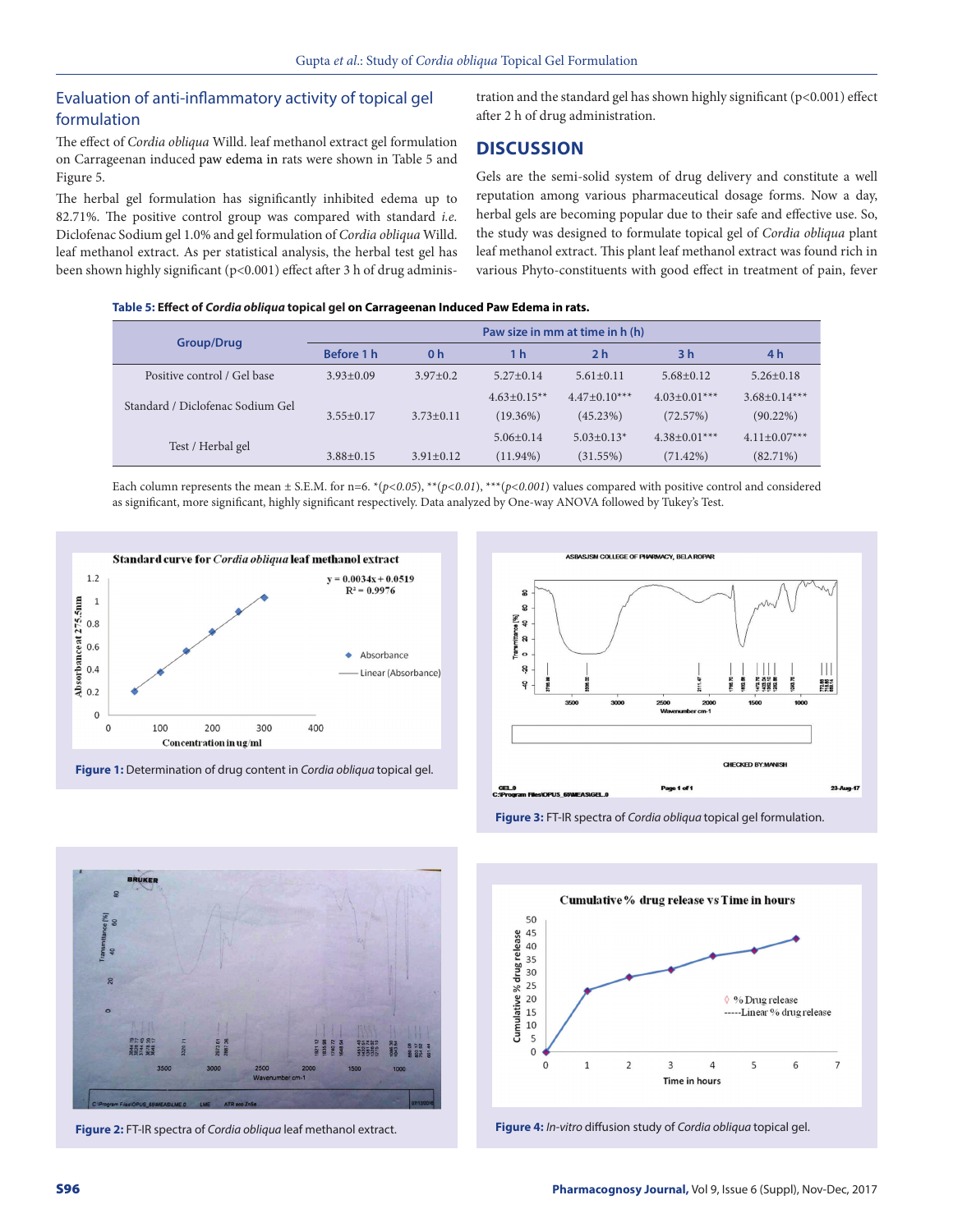

**Figure 5:** Anti-inflammatory activity study of *Cordia obliqua* topical gel.

and inflammation as per our previous studies. The formula was developed for 100 g of gel containing 5 g of leaf extract. Other constituents were polymer Carbopol 940 (Gelling agent), Propyl Paraben and Methyl Paraben (Preservatives), Propylene Glycol 400 (Lubricant), Triethanolamine/TEA (pH and buffer adjusting agent) and water (Vehicle).<sup>22,23</sup> Gel was prepared by Dispersion method. Various physico-chemical parameters of gel were studied and the herbal gel was found light green in color, homogeneous, smooth, easily spreadable, with good extrudability and pH near to normal skin pH range. No any skin irritation was observed due to gel application for seven days of study. No any particulate matter was seen in gel under light microscope. The drug content in gel was determined 93.167% and *in-vitro* diffusion study through Cellophane membrane has shown 43% cumulative drug release after 6 h and it was increasing with time. The drug release can be improved by using penetration enhancers. Hence the gel preparation fulfils the entire requirements as desired for any topical formulation.

After evaluation of gel characteristics, anti-inflammatory activity by carrageenan induced rat paw edema method was also studied for herbal gel. Carrageenan cause acute inflammation and it is a well-established method for anti-inflammatory study. The effect of herbal gel was compared with effect of standard Diclofenac Sodium gel (1%) on rat paw edema. The herbal gel has shown its effect after 3 h of treatment i.e. late phase edema24,25 and maximum 82.71% of edema inhibition was found after 4 h of treatment. So, the herbal gel effect was found comparable with standard Diclofenac gel.

From all these studies we can finally state that *Cordia obliqua* topical gel is an influential composition because it has shown all required parameters for a topical formulation with none skin irritation and easiness in use. As it is an herbal gel, so decreases the chances of side effects also. Along with these specifications, it has shown good comparable antiinflammatory effect with standard Diclofenac Sodium gel.

#### **CONCLUSION**

It can be concluded that *Cordia obliqua* Willd. leaf methanol extract topical gel is an ideal and effective formulation. It can be used safely for treatment of inflammatory conditions. This study also supports the activities of this plant leaf methanol extract for treatment of pain, inflammation and pyrexia. Further, determination of exact mechanism of action and lead active constituent for anti-inflammatory activity of *Cordia obliqua* gel will be the new target of study.

# **ACKNOWLEDGEMENT**

The authors express their sincere thanks to faculty and management of ASBASJSM College of Pharmcay, Bela (Ropar). We are also grateful to IK Gujral Punjab Technical University, Jalandhar for all assistance provided.

## **CONFLICT OF INTEREST**

The authors have no any conflict of interest.

#### **ABBREVIATION USED**

**SEM:** Standard Error Mean; **rpm:** rate per minute; **BW:** Body Weight; **ANOVA:** Analysis of Variance; **CPCSEA:** Committee for the Purpose of Control and Supervision of Experiments on Animals.

## **REFERENCES**

- 1. Kaur LP, Guleri TK. Topical Gel: A recent approach for novel drug delivery. Asian J Biomed Pharm Sci. 2013;3(17):1-5.
- 2. Gupta R, Gupta GD. A review on plant *Cordia obliqua* Willd. (Clammy Cherry). Pharmacognosy Rev. 2015;9(18):127-31.
- Gupta R, Gupta GD. Pharmacognostic, phytochemical and antioxidant studies on *Cordia obliqua* Willd. leaf. Inter J Pharm Sci Res. 2016;7(11):4669-76.
- 4. Gupta R, Gupta GD. Toxicity assessment and evaluation of analgesic, antipyretic and anti-inflammatory activities on *Cordia obliqua* leaf methanol extract. Pharmacognosy J. 2017;9(6):856-61.
- 5. Helal DA, El-rhman DA, Abdel-halim SA, El-nabarawi MA. Formulation and evaluation of Fluconazole topical gel. Inter J Pharm Pharma Sci. 2012;4(5):176-83.
- 6. Kaur P, Kaur L, Khan MU. Topical formulations and Hydro-gel: An overview. Inter J Adv Pharm Biology Chem. 2013;2(1):201-6.
- 7. Mohammed HKP, Mohanta GP, Nayar C. Formulation and evaluation of herbal gel of *Basella alba* for wound healing activity. J Pharm Sci Res. 2012;4(1):1642-8.
- 8. Khan AW, Kotta S, Ansari SH, Sharma RK, Kumar A, Ali J. Formulation development, optimization and evaluation of Aloe Vera gel for wound healing. Pharmacognosy Mag. 2013;9(1):S6-S10.
- 9. Liberman HA, Reiger MM, Banker GS. Pharmaceutical dosage forms: disperse system; New York: 1989:594-8.
- 10. Chakole CM, Shende MA, Khadatkar SN. Formulation and development of novel combined halobetasol propionate and fusidic acid ointment. Inter J Chem Tech Res. 2009;1(1):103-16.
- 11. Gupta GD, Gaud RS. Release rate of Nimesulide from different gellants. Indian J Pharm Sci. 1999;61(4):227-30.
- 12. Shivhare UD, Jain KB, Mathur VB, Bhusari KP, Roy AA. Formulation, development and evaluation of Diclofenac Sodium gel using water soluble polyacrylamide polymer. Dig J Nanomaterials and Bios. 2009;4(2):285-290.
- 13. Joshi M, Patravale V. Formulation and evaluation of Nanostructured lipid carrier (NLC)- based gel of Valdecoxib. Drug Dev Industrial Pharm. 2006;32(8):911-8.
- 14. Kumar L, Verma R. *In-vitro* evaluation of topical gel prepared using natural polymer. Inter J Drug Delivery. 2010;2(1):58-63.
- 15. Misal G, Dixit G, Gulkari V. Formulation and evaluation of herbal gel. Indian J Nat Prod Resources. 2012;3(4):501-5.
- 16. Kumar S, Balaji A. Formulation and evaluation of Transfersomal Gel of Sumatriptan Succinate. Indo American J Pharm Res. 2015:5(11):3426-38.
- 17. Swetha CH, Velmurugun S, Raju PN, Reddy GN. Formulation and evaluation of Clarithromycin topical gel. Inter J Drug Dev and Res. 2013;5(4):194-202.
- 18. Singh B, Kaur T, Singh S. Correction of raw dissolution data for loss of drug and volume during sampling. Indian J Pharm Sci. 1997;59(4):196-9.
- 19. Chatterjee A, Bhowmik BB, Thakur YS. Formulation, *in-vitro* and *in-vivo* Pharmacokinetics of Anti-HIV vaginal bio-adhesive gel. J Young Pharmacists. 2011; 3(2):83-9.
- 20. Khullar R, Kumar D, Seth N, Saini S. Formulation and evaluation of mefenamic acid emulgel for topical delivery. Saudi Pharm J. 2012;20(1):63-7.
- 21. Gupta R, Kaur J. Evaluation of analgesic, antipyretic and anti-inflammatory activity on *Cordia dichotoma* G. Forst. Leaf. Pharmacognosy Res. 2015;7(1):126-30.
- 22. Viswanad V, Aleykutti NA, Jayakar B, Zacharia SM, Thomas L. Development and evaluation of antimicrobial herbal formulations containing the methanolic extract of *Samadera indica* for skin diseases. J Adv Pharm Technology Res. 2012;3(2):106-111.
- 23. Jaiswal NR, Jaiswal PH, Patil JK. Formulation and evaluation of topical antibacterial herbal gel of Coriander and Eucalyptus oil. World J Pharm Pharma Sci. 2014;3(7):774-86.
- 24. Maity TK, Manda, SC, Mukherjee PK, Saha K, Pal M, Saha B. Studies on antiinflammatory effect of *Cassia tora* leaf extract (fam. Leguminosae). Phyto therapy Res. 1998;12(3):221-3.
- 25. Perez-Guerreo C, Herrera MD, Ortiz R, Alvarez-de SM, Fernandez MA. A pharmacological study of *Cecropia obtusifolia* Bertol aqueous extract. J Ethnopharmacology. 2001;76(3):279-84.